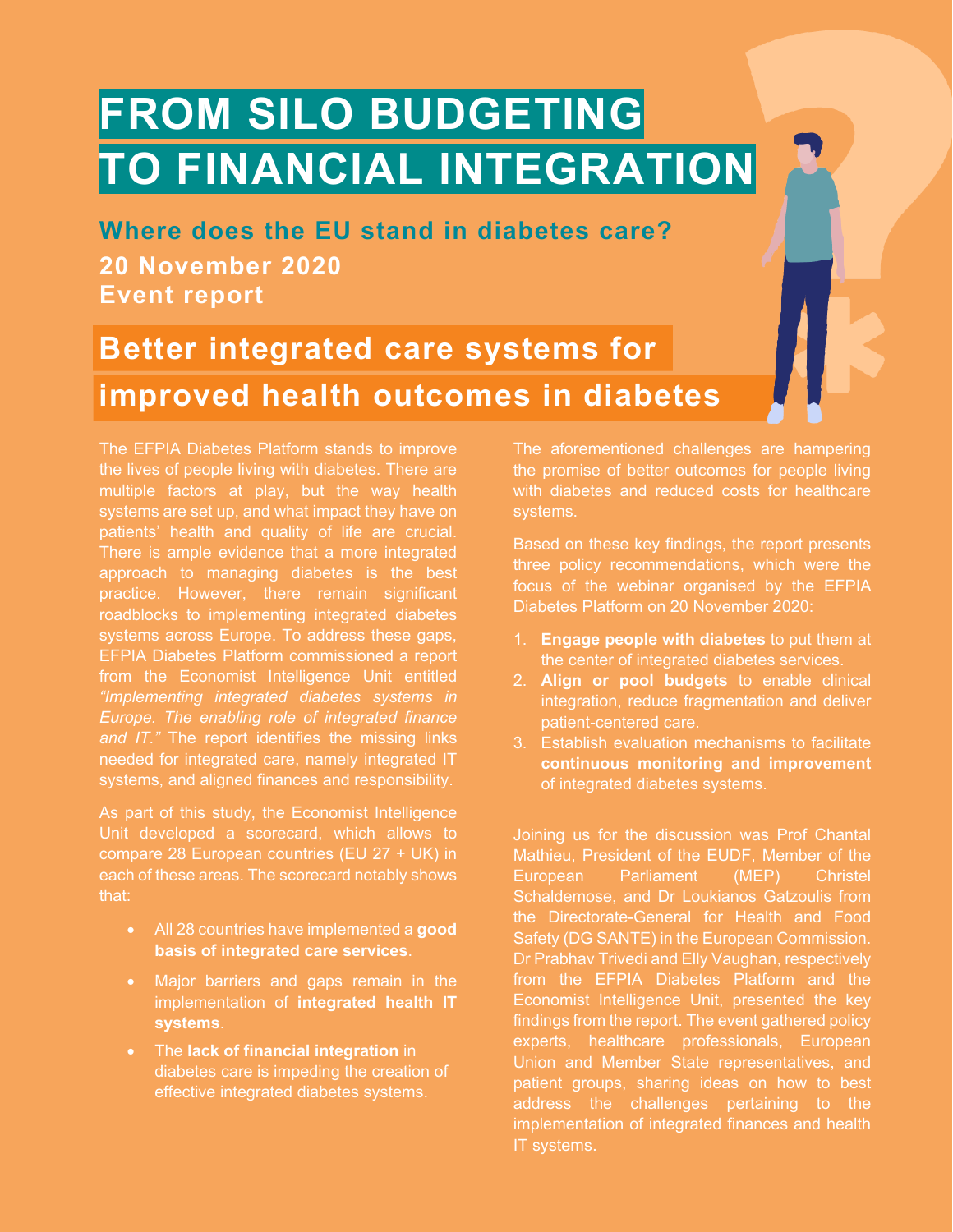# **From integrated diabetes care to integrated diabetes systems**

The results from the EIU study indicate that integrated care is well established as a concept and in policy, but that the technical enablers of integrated systems are less present, resulting in an implementation gap.

Dr Prabhav Trivedi from the EFPIA Diabetes Platform and Elly Vaughan from the EIU stressed the importance of integration to improve patient outcomes, as well as to reduce costs and the fragmentation of care in diabetes.



Beyond the need to make healthcare systems patient-centric, and vertically integrate finances, all panelists underlined the crucial role played by comparable data in monitoring and evaluating key aspects of integrated healthcare systems.

### **Incentives for patient centric care**

According to Dr Prabhav Trivedi, incentives are likely to be complex and need to be tailored to the local level. All incentives should be developed based on the core principle of pooling budgets, in order to make healthcare systems more patient-centric.



*Financial incentives have been identified as significant behavioral influencers to encourage multiple providers to work together and ultimately, enable a better integration of healthcare systems and better care for the people with diabetes*

*Dr Prabhav Trivedi / Global Medical Advisor Metabolic, Boehringer Ingelheim, EFPIA Diabetes Platform*

Dr Loukianos Gatzoulis stressed that a shift in approach is needed, focusing more on outcomes that matter to patients rather than simply using volume as the main measurement.



*A change is required, moving away from the activity-oriented, volume-based approach, to more outcome-based approaches. This entails pooling and integration of financial resources as well as new contracting models. It is because effectively we are looking at many payers and service providers working together, and they need to work in a harmonious way* 

*Dr Loukianos Gatzoulis / Policy Analyst, DG SANTE, European Commission*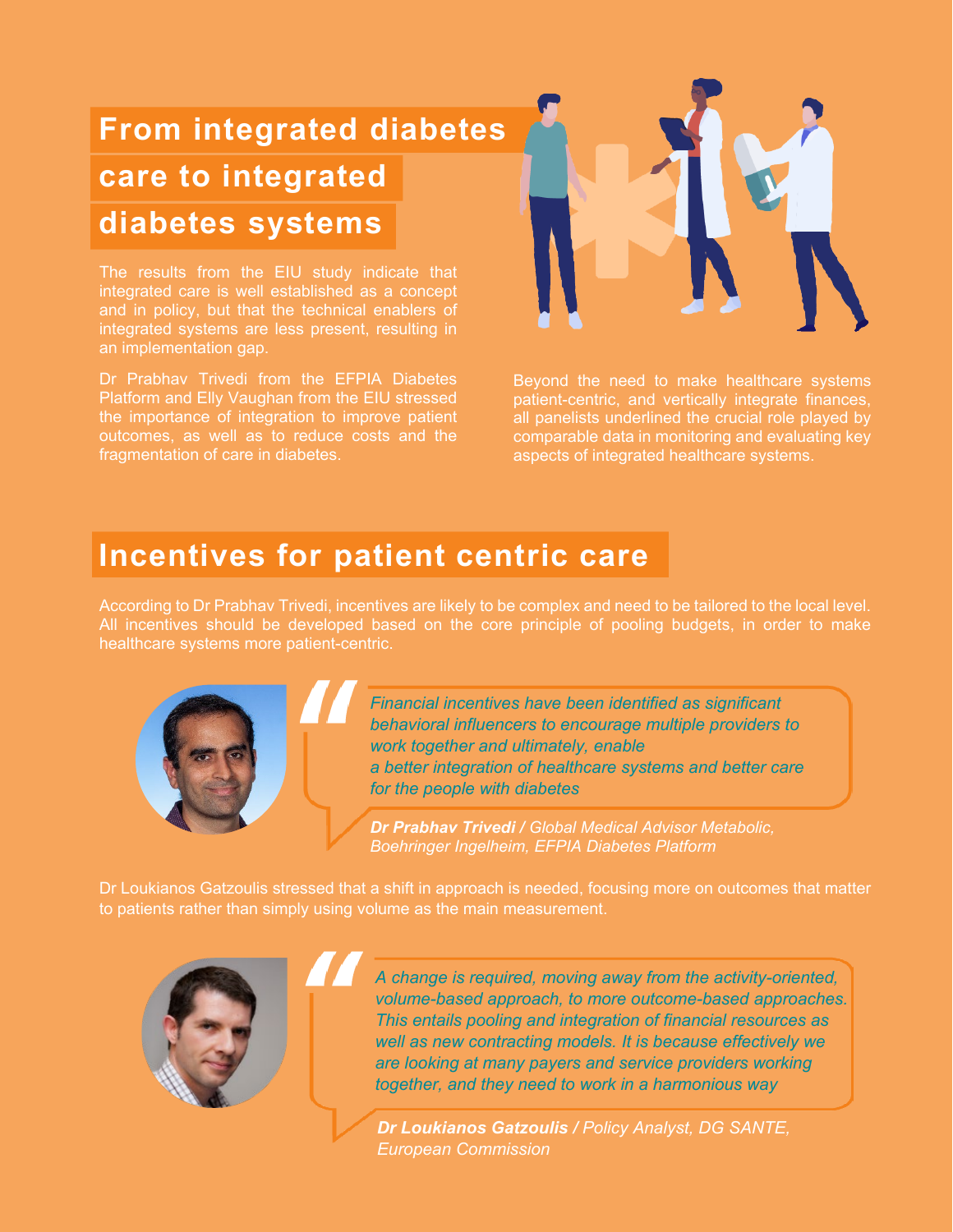Diabetes represents up to 9% of healthcare expenditure. Still, 75% of these costs are due to preventable complications. Prof Chantal Mathieu felt that policymakers should be more focused on prevention rather than management of the disease. She also underlined the importance of non-financial incentives, such as better outcomes for people with diabetes.



*When I am talking to Ministers, I always say that they will spend the money into healthcare anyway. What is up to us to decide is whether we should spend it early on, for instance on prevention, or rather on treatment of people once they already are on dialysis* 

*Prof Chantal Mathieu / President, European Diabetes Forum*

### **Data driven**

### **healthcare systems**

Elly Vaughan explained how comparable health data could encourage healthcare professionals to adopt a holistic and patient-centric approach to diabetes care. She stressed the potential of integrated health IT systems to empower citizens by helping them to take greater control of their health and share decision making with healthcare professionals.



*We talk a lot about shared decision making. Providing patients with the data to do that is key. People living with diabetes have to make micro decisions throughout the day, but they need data to inform this decision-making process*

*Elly Vaughan / Associate, Economist Intelligence Unit*

Danish MEP Christel Schaldemose from the Progressive Alliance of Socialists and Democrats (S&D), recalled that the European Parliament, together with the European Commission, is working on a European strategy for a health data space and stressed the need to develop data-driven healthcare systems.



*Put the patient in focus. This will automatically lead to the development of integrated care systems. This should be a guiding principle for MEPs, as the Parliament has a key role to play in creating awareness and holding the Commission and Member States accountable*

*Christel Schaldemose (S&D, Denmark) Member of the European Parliament* 

Prof Chantal Mathieu insisted on leaving no one behind, by promoting a better access of socio-economically disadvantaged groups to integrated diabetes care, thanks to integrated health IT systems. Europe can make the difference on data gathering.